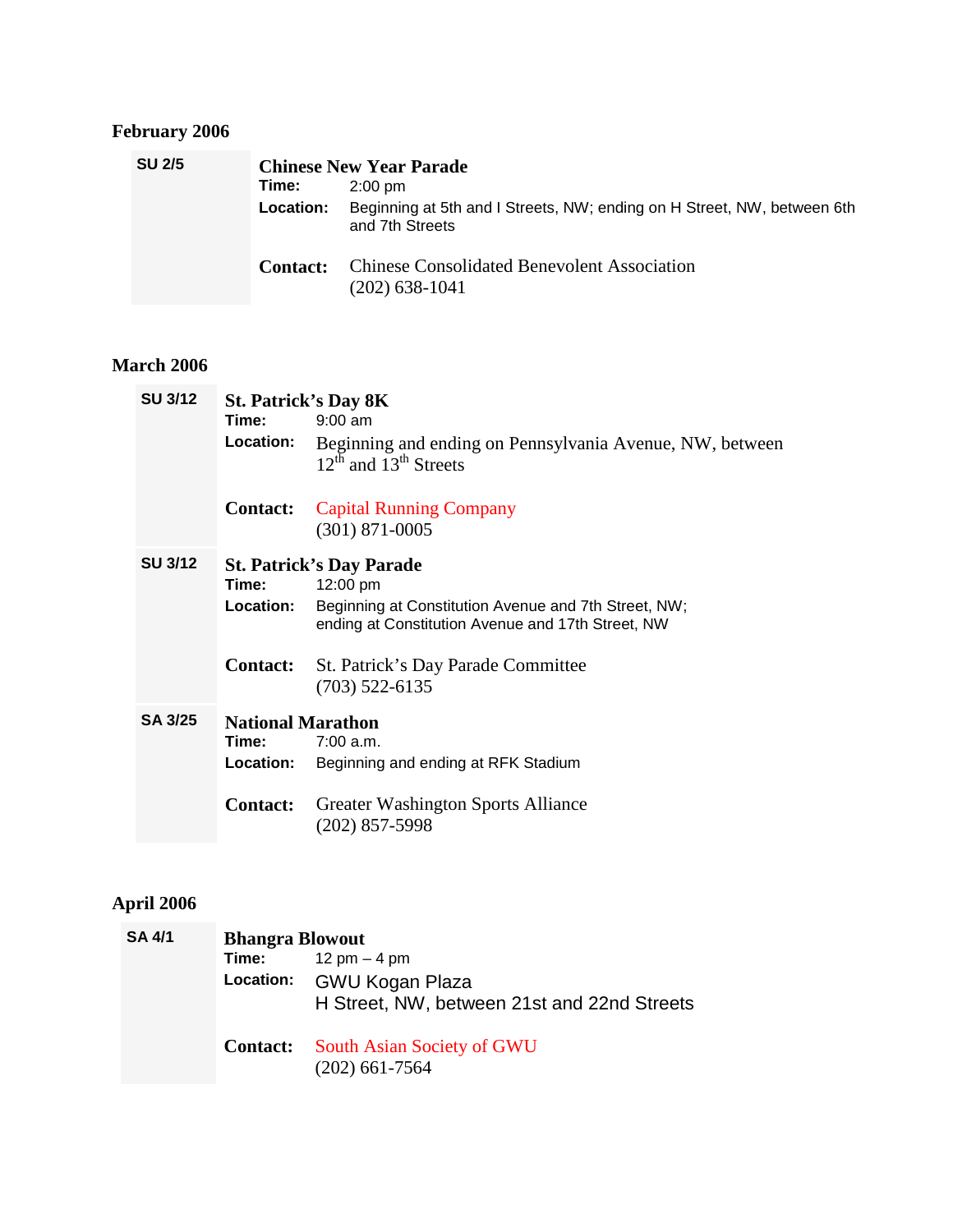| Time:<br>Location:<br><b>Contact:</b> | <b>National Cherry Blossom Festival Parade</b><br>10 <sub>am</sub><br>Beginning at Constitution Avenue and 4th Street, NW<br>Ending at Constitution Avenue and 17th Street, NW<br><b>Cherry Blossom Festival</b><br>$(202)$ 661-7564                                                             |
|---------------------------------------|--------------------------------------------------------------------------------------------------------------------------------------------------------------------------------------------------------------------------------------------------------------------------------------------------|
| Time:<br>Location:<br><b>Contact:</b> | 45th Annual Sakura Matsuri - Japanese Street Festival<br>$11am - 6pm$<br>12th Street NW between Constitution Avenue and E Street<br>Pennsylvania Avenue, NW between 9th and 13th 1/2 Streets<br>Freedom Plaza<br>Japan-America Society of Washington DC<br>(202) 833-2210                        |
| Time:<br>Location:<br><b>Contact:</b> | DC Emancipation Day Parade and Celebration<br>11 am (Parade)<br>1:30 pm (Program on Freedom Plaza)<br>8:15 pm (Fireworks)<br>Parade: Beginning at Pennsylvania Avenue and 4th Street, NW;<br>ending at Pennsylvania Avenue and 14th Street, NW<br>DC Office of the Secretary<br>$(202)$ 727-6306 |
| Time:<br>Location:<br><b>Contact:</b> | <b>Avon Walk for Breast Cancer</b><br>6:30 am, Saturday (Opening Ceremony)<br>3:30 pm, Sunday (Closing Ceremony)<br>Beginning and ending at The Kennedy Center, 2700 F Street, NW<br><b>Avon Walk for Breast Cancer</b><br>(202) 962-0394                                                        |
|                                       |                                                                                                                                                                                                                                                                                                  |

# **May 2006**

| <b>THU 5/4-5/7</b> | Time:<br>Location:        | <b>Public Service Recognition Week 2006</b><br>$9:00 \text{ am} - 4:00 \text{ pm}$<br>National Mall between 4th and 7th Streets; 4th Street, NW, between<br>Madison and Jefferson Drives                         |
|--------------------|---------------------------|------------------------------------------------------------------------------------------------------------------------------------------------------------------------------------------------------------------|
|                    | <b>Contact:</b>           | <b>Public Employees Round Table</b><br>(202) 728-0418                                                                                                                                                            |
| <b>SU 5/7</b>      | Time:<br><b>Location:</b> | 43rd Annual Market Day Festival<br>$11:00$ am $-6:00$ pm<br>7th Street between North Carolina Avenue and Pennsylvania Avenue,<br>SE.<br>7th Street between Pennsylvania Avenue and South Carolina Avenue,<br>SE. |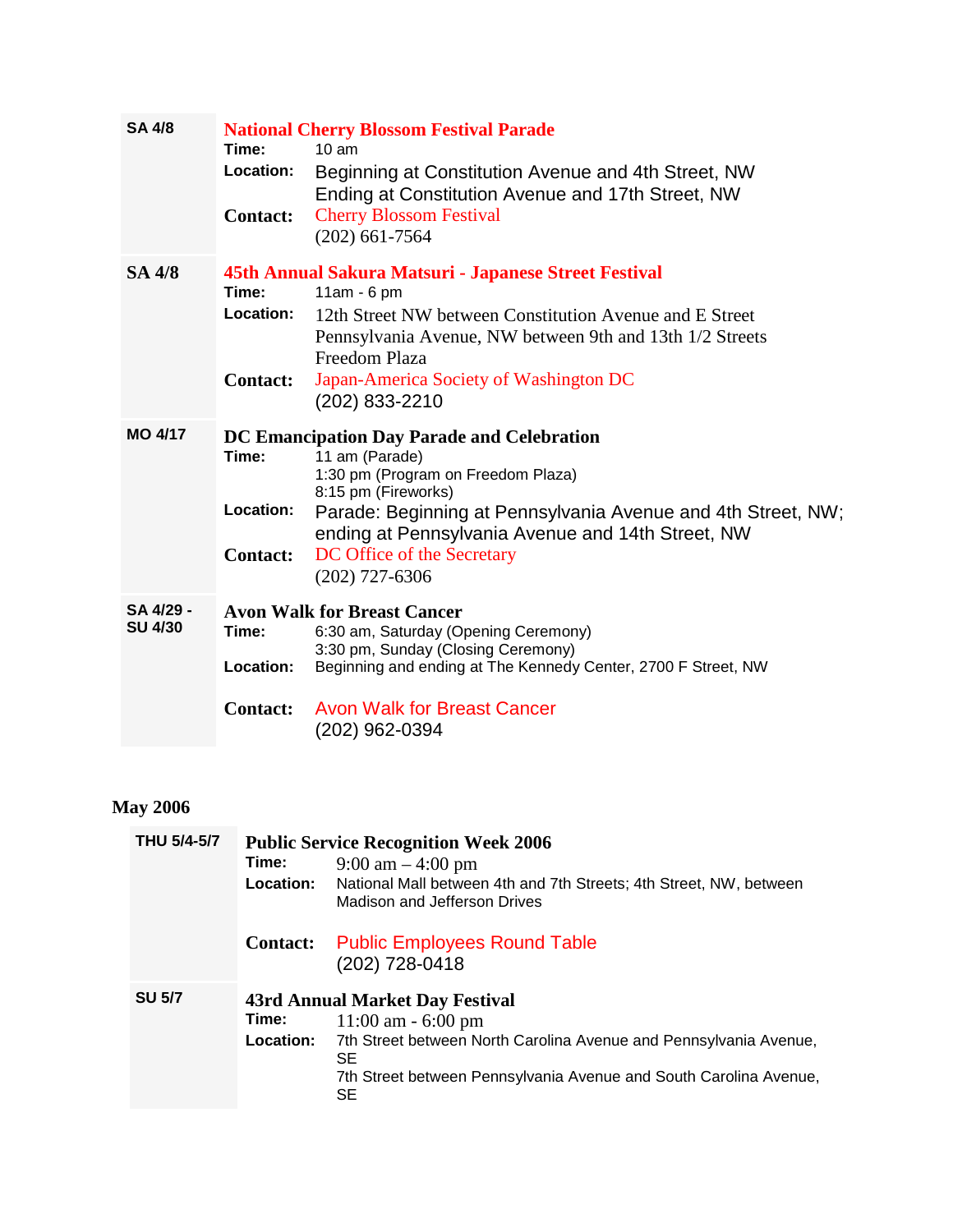|                |                                              | C Street between 6th and 7th Streets, SE                                                                                                                                                                                                    |
|----------------|----------------------------------------------|---------------------------------------------------------------------------------------------------------------------------------------------------------------------------------------------------------------------------------------------|
|                | <b>Contact:</b>                              | <b>Friendship House</b><br>(202) 675-9053                                                                                                                                                                                                   |
| <b>SU 5/7</b>  | Time:<br>Location:                           | 9th Annual Brain Tumor Society 5K Race for Hope<br>8:30 am<br>Beginning and ending on Pennsylvania Avenue NW between 12th and<br>13th Streets; South Pennsylvania Avenue NW between 13th and 14th<br>Street (Staging and Registration Area) |
|                | <b>Contact:</b>                              | Cassidy & Pinkard Race for Hope<br>(301) 928-2672                                                                                                                                                                                           |
| <b>SA 5/20</b> | Time:<br>Location:<br><b>Contact:</b>        | Peace Lutheran Church "National Volunteer/Join Hands Day"<br>$8:30$ am $-3:30$ am<br>Ames Street NE between Sycamore and 50th Streets<br>49th Place NE between Central Avenue and Blaine Street<br>Peace Lutheran Church                    |
|                |                                              | (202) 398-5503                                                                                                                                                                                                                              |
| <b>SA 5/20</b> | Time:<br><b>Location:</b><br><b>Contact:</b> | 2006 DC Chili Championship<br>11:00 am - 8:00 pm<br>12th Street SW between Independence Avenue and D Streets<br>C Street SW between 12th and 13th Streets<br>D Street SW between 12th and 13th Streets<br><b>National Kidney Foundation</b> |
|                |                                              | (202) 244-7900                                                                                                                                                                                                                              |
| <b>SU 5/21</b> | Time:<br>Location:                           | <b>Peace Lutheran Church "Capital Campaign Celebration"</b><br>Event Time TBA; Street Closing: 9:30 am - 5:00 pm<br>Ames Street NE between Sycamore and 50th Streets<br>49th Place NE between Central Avenue and Blaine Street              |
|                | <b>Contact:</b>                              | Peace Lutheran Church<br>$(202)$ 398-5503                                                                                                                                                                                                   |
| <b>SU 5/21</b> | Time:<br>Location:                           | 2006 Commencement for the George Washington University<br>$9:30$ am<br>National Mall between 4th and 7th Streets; 4th Street, NW,<br>between Madison and Jefferson Drives                                                                   |
|                | <b>Contact:</b>                              | The George Washington University<br>$(202)$ 994-7129<br><b>Washington DC</b>                                                                                                                                                                |

**SA 5/27 -5/29 Thunder Alley**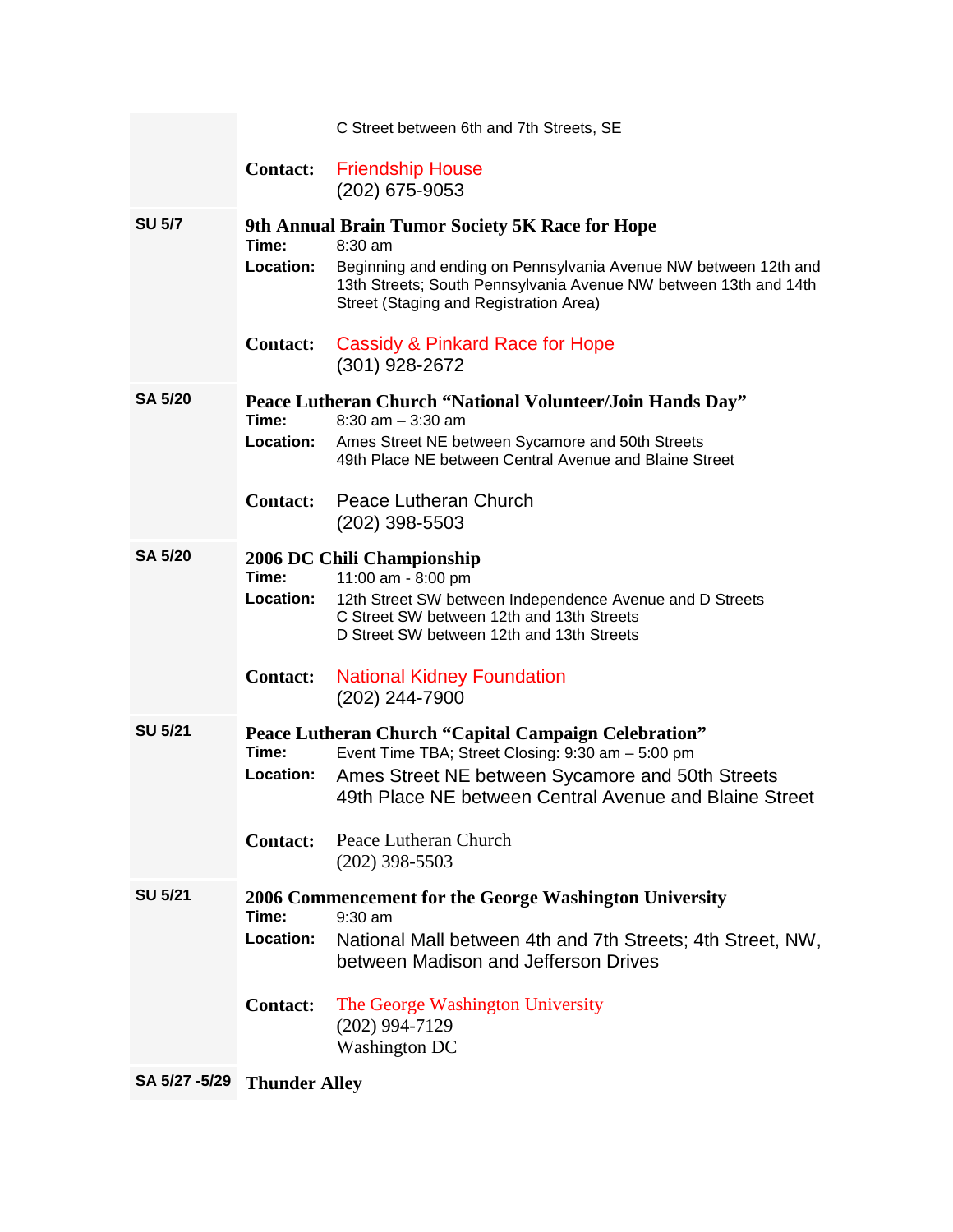|                | Time:<br><b>Location:</b> | $9:00$ am $-10:00$ pm<br>22nd Street, NW, between Constitution Avenue and C Street                                                      |
|----------------|---------------------------|-----------------------------------------------------------------------------------------------------------------------------------------|
|                | <b>Contact:</b>           | <b>Rolling Thunder Motorcycle Rally</b><br>Washington DC<br>$(252)$ 527-0442                                                            |
| <b>SU 5/29</b> | Time:<br>Location:        | 2006 National Memorial Day Parade<br>$12:00$ noon<br>Beginning at 3rd and Pennsylvania NW; Ending at 15th and Constitution<br><b>NW</b> |
|                | <b>Contact:</b>           | <b>National Memorial Day Parade</b>                                                                                                     |

#### **June 2006**

| SA 6/3 -<br><b>SU 6/4</b> | <b>UNIFEST 2006</b><br>Time:<br>Location: | 10:00 am $-8:00$ pm<br>Parade: (10 am on Saturday) Beginning @ Good Hope Road<br>and 25th Street, SE; Ending @ Martin Luther King, Jr. Avenue<br>and Good Hope Road, SE<br>Festival: Vicinity of Good Hope Road, Martin Luther King, Jr.<br>Avenue; and W Street, SE                                                                    |
|---------------------------|-------------------------------------------|-----------------------------------------------------------------------------------------------------------------------------------------------------------------------------------------------------------------------------------------------------------------------------------------------------------------------------------------|
|                           | <b>Contact:</b>                           | <b>UNIFEST Foundation</b><br>$(202)$ 678-9154                                                                                                                                                                                                                                                                                           |
| <b>SU 6/4</b>             | Time:<br>Location:                        | <b>Centennial Philippine Festival</b><br>100th Anniversary of Filipino Migration to the United States<br>$9$ am $-5$ pm<br>Pennsylvania Avenue, NW, between 3rd and 7th Streets, NW<br>Constitution Avenue, NW, between Pennsylvania Avenue and<br>6th Street<br>Constitution Avenue, NW, between Pennsylvania Avenue and<br>3rd Street |
|                           | <b>Contact:</b>                           | Philippine-American Foundation for Charities, Inc.<br>$(202)$ 986-9330                                                                                                                                                                                                                                                                  |
| <b>SA 6/10</b>            | Time:<br>Location:                        | National Children's Museum "Kid's Extravalooza '06"<br>3:00 pm $-6:00$ pm<br>L'Enfant Promenade SW between L'Enfant Plaza and<br>Independence Avenue                                                                                                                                                                                    |
|                           | <b>Contact:</b>                           | <b>Fandango Special Events</b><br>$(410)$ 539-7236                                                                                                                                                                                                                                                                                      |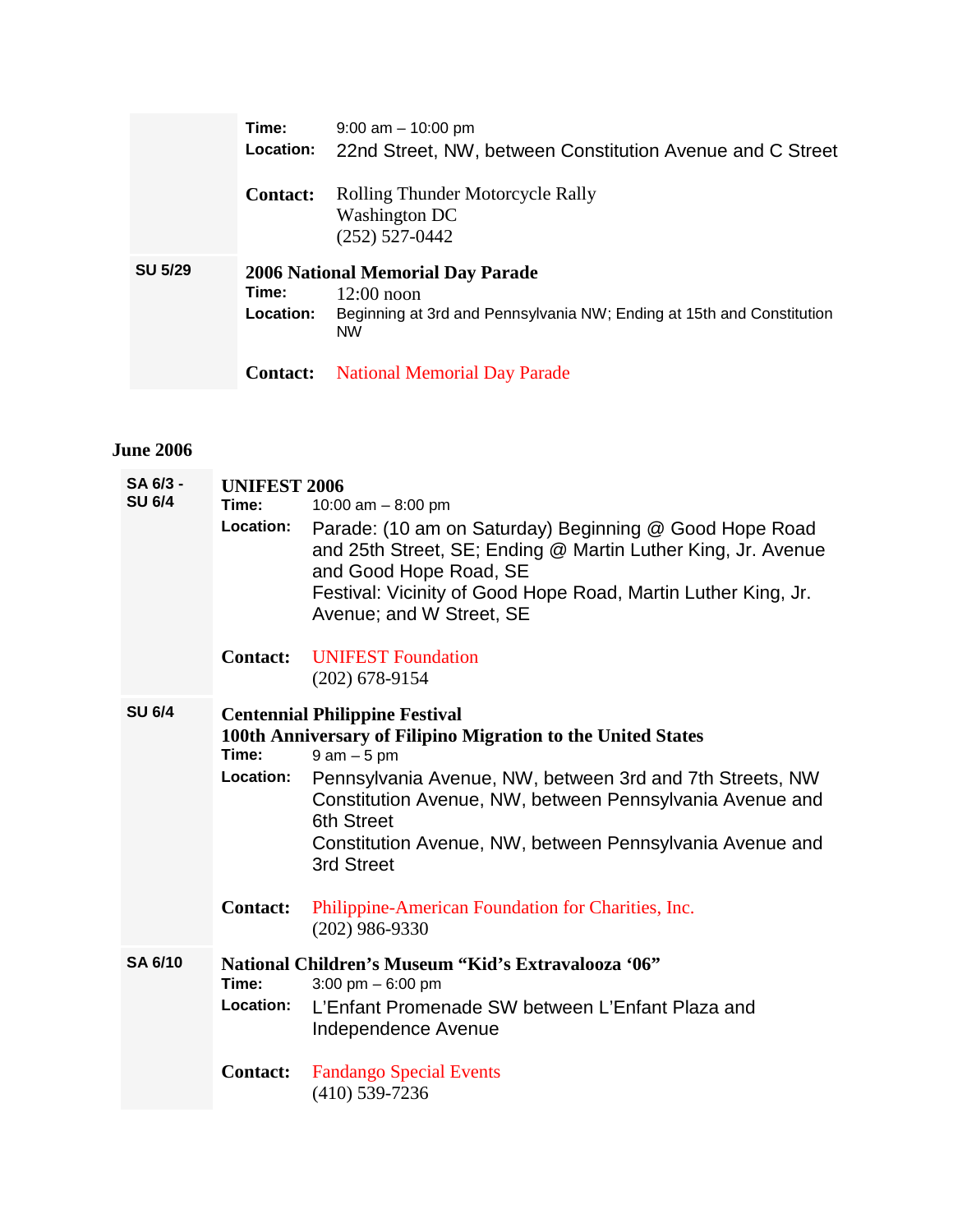| <b>SA 6/10</b> | <b>Peace in the Streets</b> |                                                                         |
|----------------|-----------------------------|-------------------------------------------------------------------------|
|                | Time:                       | Bike Ride: 7 am                                                         |
|                |                             | Parade: 11 am                                                           |
|                |                             | Festival: $12 \text{ pm} - 8 \text{ pm}$                                |
|                | Location:                   | Bike Ride: Beginning and ending at Holy Christian Missionary            |
|                |                             | Baptist Church, 5110 Nannie Helen Burroughs Avenue, NE,                 |
|                |                             | with a stop at Freedom Plaza for prayer                                 |
|                |                             |                                                                         |
|                |                             | Parade: Beginning at Nannie Helen Burroughs and Minnesota               |
|                |                             | Avenue, NE                                                              |
|                |                             | Ending at Holy Christian Missionary Baptist Church, 5110                |
|                |                             | Nannie Helen Burroughs Avenue, NE                                       |
|                |                             | Festival: Nannie Helen Burroughs Avenue, NE, between Hayes              |
|                |                             | <b>Street and Division Avenue</b>                                       |
|                |                             |                                                                         |
|                | <b>Contact:</b>             | Holy Christian Missionary Baptist Church (202) 396-7700                 |
|                |                             |                                                                         |
| <b>SA 6/10</b> |                             | <b>Capital Pride Parade</b>                                             |
|                | Time:                       | 6:30 pm                                                                 |
|                | Location:                   | Beginning at 24th and N Streets, NW                                     |
|                |                             | Ending at 14th and N Streets, NW                                        |
|                |                             |                                                                         |
|                | <b>Contact:</b>             | <b>Capital Pride</b>                                                    |
|                |                             | $(202)$ 797-3510                                                        |
| <b>SU 6/11</b> |                             | <b>Capital Pride Festival</b>                                           |
|                | Time:                       | 11:30 $am - 8 pm$                                                       |
|                | Location:                   | Pennsylvania Avenue, NW, between 3rd and 7th Streets                    |
|                |                             | 6th Street, NW, between Constitution Avenue and C Street                |
|                |                             | Constitution Avenue, NW, between Pennsylvania Avenue and                |
|                |                             | 3rd Street                                                              |
|                |                             | 4th Street, NW, between Madison and Pennsylvania Avenue                 |
|                |                             |                                                                         |
|                | <b>Contact:</b>             | <b>Capital Pride</b>                                                    |
|                |                             | $(202)$ 797-3510                                                        |
|                |                             |                                                                         |
| <b>SU 6/11</b> | Time:                       | <b>Novo Nordisk/DESA 5K Walk/Run for Diabetes Research</b><br>$6:30$ am |
|                | Location:                   |                                                                         |
|                |                             | Beginning and ending at Renaissance Hotel Courtyard (8th and            |
|                |                             | I Streets, NW)                                                          |
|                | <b>Contact:</b>             | TRACS, Inc.                                                             |
|                |                             | $(617)$ 965-6811                                                        |
| <b>SA 6/17</b> |                             | 11th Annual Hoop Dreams Basketball Tournament                           |
|                | Time:                       | 9 am - 6 pm                                                             |
|                | Location:                   | Pennsylvania Avenue, NW, between 3rd and 6th Streets                    |
|                |                             | Constitution Avenue, NW, between 3rd Street and                         |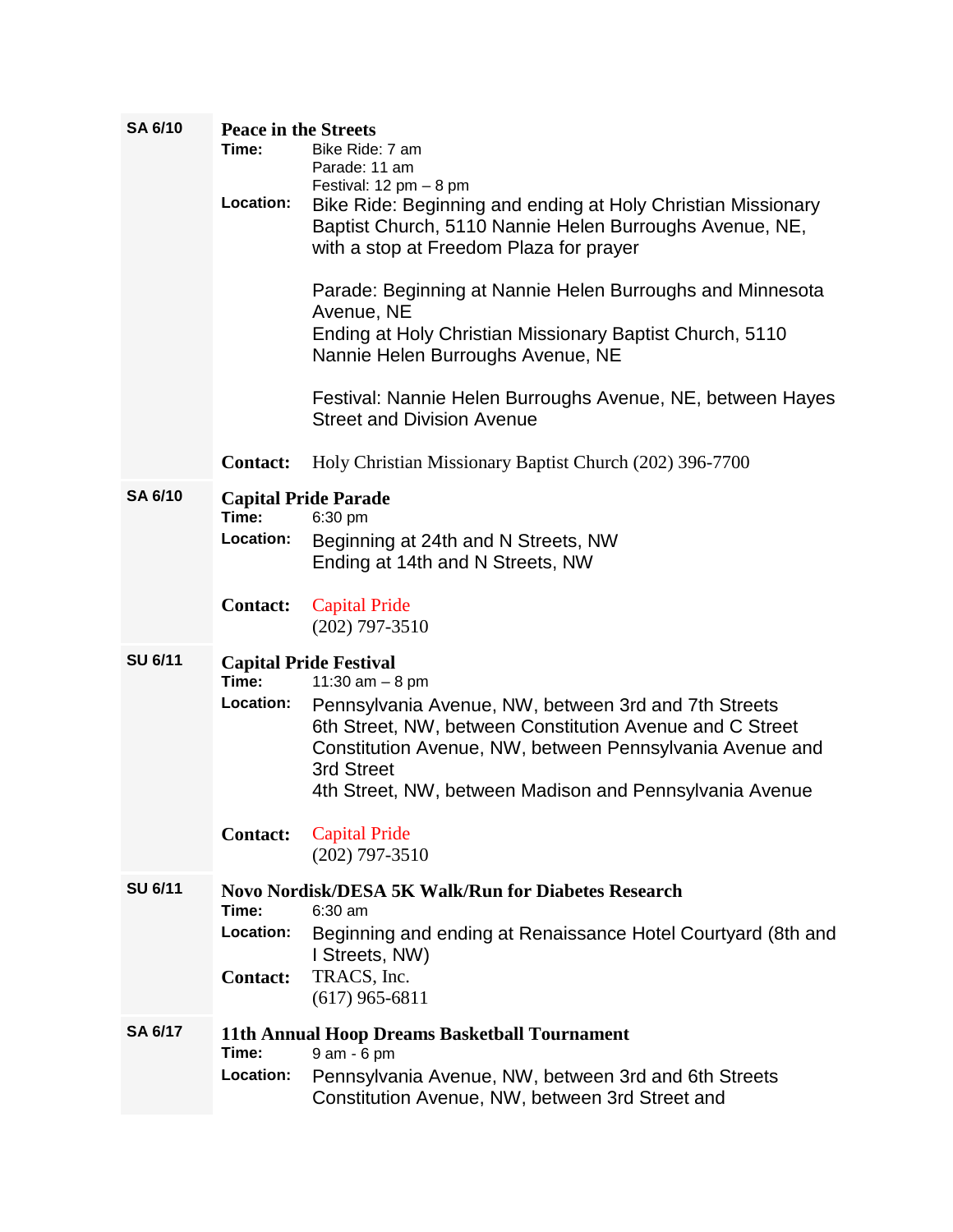|                | <b>Contact:</b>  | Pennsylvania Avenue<br>The Hoop Dreams Scholarship Fund<br>$(202)$ 415-6129 |
|----------------|------------------|-----------------------------------------------------------------------------|
| SA 6/24 -      |                  | 14th Annual DC Caribbean Carnival                                           |
| <b>SU 6/25</b> | Time:            | Parade: 10 am (Saturday)                                                    |
|                |                  | Festival: 12 pm $-7$ pm (Saturday and Sunday)                               |
|                | Location:        | Parade: Beginning at Georgia and Missouri Avenues, NW                       |
|                |                  | Ending at Georgia Avenue and Barry Place, NW                                |
|                |                  | Festival: Banneker Field                                                    |
|                | <b>Contact:</b>  | DC Caribbean Carnival, Inc. (202) 726-2204                                  |
| SA 6/24 -      |                  | <b>14th Annual National Capital Barbecue Battle</b>                         |
| <b>SU 6/25</b> | Time:            | 11 am - 10 pm (Saturday)                                                    |
|                |                  | 11 am - 7:30 pm (Sunday)                                                    |
|                | <b>Location:</b> | Pennsylvania Avenue, NW, between 9th and 14th Streets                       |
|                | <b>Contact:</b>  | <b>National Barbecue Battle</b>                                             |
|                |                  | $(301) 860 - 0630$                                                          |

# **July 200**

**6**

| TU 7/4 |                  | <b>National Archives 4th of July Celebration</b>                                                                                                                     |
|--------|------------------|----------------------------------------------------------------------------------------------------------------------------------------------------------------------|
|        | Time:            | 10:00 am $-$ 11:15 am                                                                                                                                                |
|        | Location:        | Constitution Avenue, NW, between 7th and 9th Streets                                                                                                                 |
|        | <b>Contact:</b>  | <b>National Archives</b><br>$(202)$ 357-5164                                                                                                                         |
| TU 7/4 | Time:            | <b>Palisades 40th Annual Fourth of July Parade</b><br>12:30 pm                                                                                                       |
|        | <b>Location:</b> | Beginning at Whitehaven Parkway and MacArthur Boulevard, NW<br><b>Ending at Palisades Recreation Center</b><br>(Sherier Place, NW, between Dana and Edmunds Streets) |
|        | <b>Contact:</b>  | <b>Palisades Citizens Association</b><br>$(202)$ 363-7441                                                                                                            |
| TU 7/4 |                  | <b>National Independence Day Parade</b>                                                                                                                              |
|        | Time:            | $11:45$ am                                                                                                                                                           |
|        | <b>Location:</b> | Beginning at Constitution Avenue and 7th Street, NW<br>Ending at Constitution Avenue and 17th Street, NW                                                             |
|        | <b>Contact:</b>  | National Independence Day Parade<br>$(202)$ 619-7225                                                                                                                 |
| SA 7/8 |                  | <b>Latino Heritage Celebration</b>                                                                                                                                   |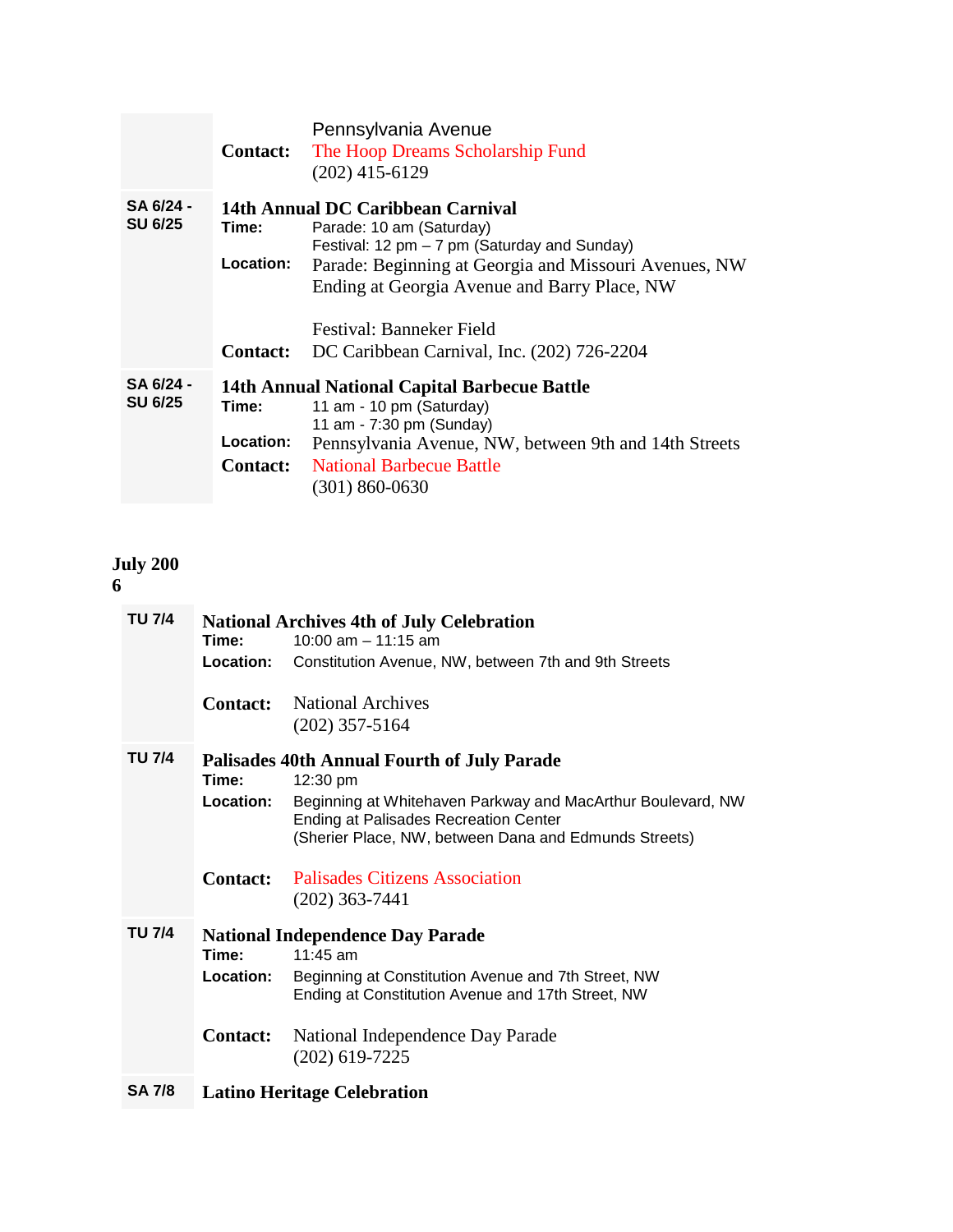|                | Time:                    | 10:30 am $-$ 3:30 pm                                                           |
|----------------|--------------------------|--------------------------------------------------------------------------------|
|                | Location:                | Park Road, NW, between 14th and Holmead Streets                                |
|                | <b>Contact:</b>          | <b>GALA</b> Theatre                                                            |
|                |                          | $(202)$ 234-7174                                                               |
| <b>SU 7/23</b> |                          | <b>Columbia Independence Day 2006</b>                                          |
|                | Time:                    | 12:00 Noon - 8:00 pm                                                           |
|                | Location:                | Freedom Plaza; North Pennsylvania Avenue, NW, between 13th and<br>14th Streets |
|                |                          |                                                                                |
|                | <b>Contact:</b>          | <b>Fredy Castro</b><br>$(301)$ 460-1618                                        |
|                |                          |                                                                                |
|                |                          |                                                                                |
| <b>SA 7/29</b> | <b>Stone Soul Picnic</b> |                                                                                |
|                | Time:                    | 12:00 Noon $-8:00$ pm                                                          |
|                | Location:                | RFK Stadium Grounds - Lots 7, 8, and 9                                         |
|                | <b>Contact:</b>          | Radio One                                                                      |
|                |                          | $(301)$ 306-1111                                                               |
| <b>SA 7/29</b> |                          | <b>Les Halles Tennis Foundation Information Fair and Clinic</b>                |
|                | Time:                    | 4:00 pm $-6:00$ pm                                                             |
|                | <b>Location:</b>         | Pennsylvania Avenue, NW, between 12th and 13th Streets                         |
|                |                          | <b>Contact:</b> Les Halles Tennis Foundation                                   |

## **August 2006**

| <b>SA 8/12</b>      |                                                    | <b>And1 Mix Tape Tour</b>                                    |  |
|---------------------|----------------------------------------------------|--------------------------------------------------------------|--|
|                     | Time:                                              | 4:00 pm $-6:30$ pm                                           |  |
|                     |                                                    | Street Closure: 8:00 am - 10:00 pm                           |  |
|                     | Location:                                          | F Street, NW, between 6th and 7th Streets                    |  |
|                     | <b>Contact:</b>                                    | <b>Verizon Center</b>                                        |  |
|                     |                                                    | $(202)$ 628-3200                                             |  |
| <b>TUE 8/8 - SA</b> | <b>National Police Motorcycle Training Seminar</b> |                                                              |  |
| 8/12                | Time:                                              | $9:30$ am $-3:00$ pm (Tuesday $-$ Friday)                    |  |
|                     |                                                    | 6:30 am $-$ 9:00 pm (Saturday)                               |  |
|                     |                                                    | Opening Ceremonies for Main Event: 9:30 am (Saturday)        |  |
|                     | Location:                                          | 3rd Street, NW, between Independence and Pennsylvania Avenue |  |
|                     |                                                    | Maryland Avenue, NW, between 3rd Street and Independence     |  |
|                     |                                                    | Avenue                                                       |  |
|                     | <b>Contact:</b>                                    | Metropolitan Police Department                               |  |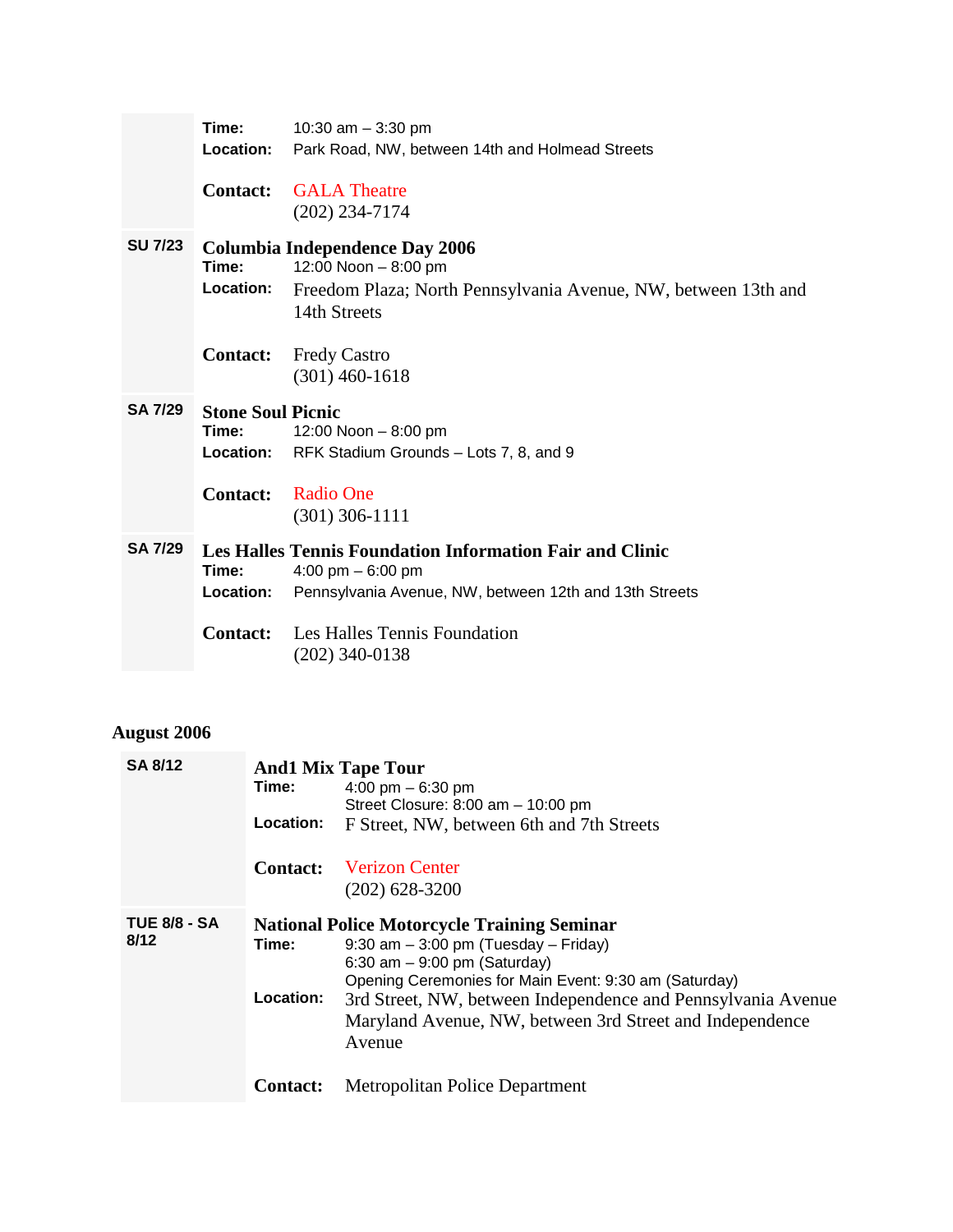|                |                 | $(202)$ 671-6511                                                            |  |  |
|----------------|-----------------|-----------------------------------------------------------------------------|--|--|
| <b>SA 8/27</b> |                 | <b>Northeast Boundary Civic Association Community Health Day Festival</b>   |  |  |
|                | Time:           | $2:30 \text{ pm} - 6:30 \text{ pm}$                                         |  |  |
|                |                 | <b>Location:</b> Dix Street NE between 60th and 62nd Streets; Dix Street NE |  |  |
|                |                 | between 61st and Eads Streets                                               |  |  |
|                | <b>Contact:</b> | Northeast Boundary Civic Association                                        |  |  |
|                |                 | $(202)$ 399-1828                                                            |  |  |

#### **September 200**

#### **6**

| <b>THU 9/7</b>             | <b>Elderfest 2006</b><br>Time:<br>Location: | $10 \text{ am}$<br>Freedom Plaza; Pennsylvania Avenue, NW between 13th and<br>14th Streets                                                                                                                                                  |
|----------------------------|---------------------------------------------|---------------------------------------------------------------------------------------------------------------------------------------------------------------------------------------------------------------------------------------------|
|                            | <b>Contact:</b>                             | <b>Botts &amp; Company</b><br>$(202)$ 581-8100                                                                                                                                                                                              |
| <b>FRI 9/8</b>             | Time:<br>Location:<br><b>Contact:</b>       | <b>Annual U.S. Attorney's Office Family Block Party</b><br>1:00 pm $-$ 5:00 pm<br>300 block of F Street NW<br>U.S. Attorney's Office<br>$(202)$ 514-6933                                                                                    |
| <b>SA 9/9</b>              | Time:<br>Location:<br><b>Contact:</b>       | <b>East Friendship Baptist Church Friendship Fest 2006</b><br>10:00 am $-6:00$ pm<br>44th Street NE between Banks and Clay Streets; Brooks Street<br>NE between 45th and 42nd Streets<br>East Friendship Baptist Church<br>$(202)$ 396-7731 |
| <b>SA 9/9</b>              | Time:<br>Location:<br><b>Contact:</b>       | 9th Annual National Press Club 5K<br>9 am<br>Beginning and ending at the National Press Club (F Street,<br>NW, between 13th and 14th Streets)<br><b>National Press Club</b><br>$(202)$ 662-7113                                             |
| SA 9/9 &<br><b>SU 9/10</b> | Time:<br>Location:                          | <b>Black Family Reunion</b><br>8:00 am $-$ 8:00 pm (Daily)<br>National Mall between 7th and 14th Streets                                                                                                                                    |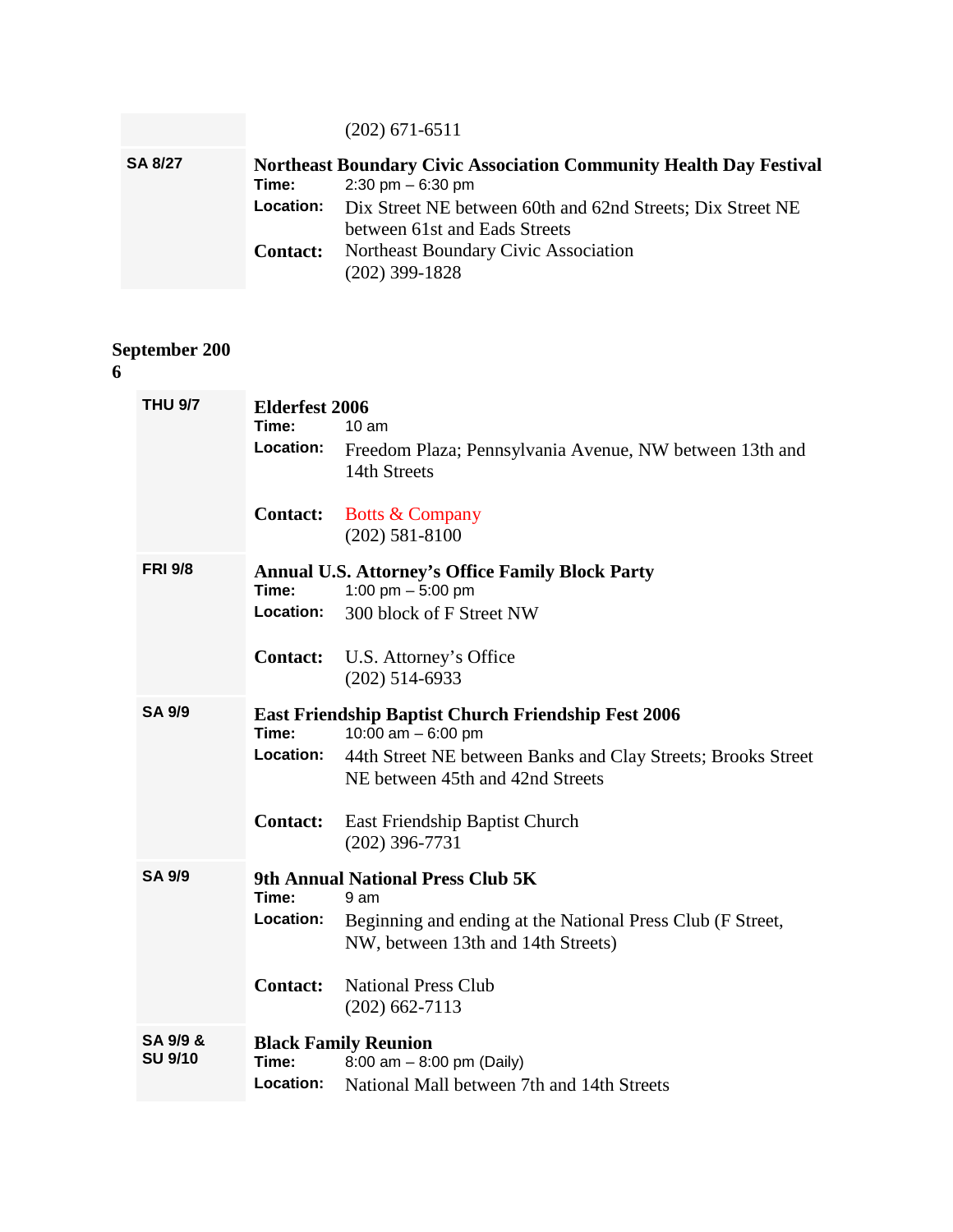|                | <b>Contact:</b>                              | Mahogany, Inc.<br>$(301)$ 390-8408                                                                                                                                                                                                                                                                                                                                                                                                                                                                                                           |
|----------------|----------------------------------------------|----------------------------------------------------------------------------------------------------------------------------------------------------------------------------------------------------------------------------------------------------------------------------------------------------------------------------------------------------------------------------------------------------------------------------------------------------------------------------------------------------------------------------------------------|
| <b>SU 9/10</b> | Time:<br>Location:<br><b>Contact:</b>        | <b>Adams Morgan Day Festival</b><br>$12 \text{ pm} - 7 \text{ pm}$ (Event)<br>18th Street NW between Florida Avenue and Columbia Road<br>1800 block of Belmont Road NW<br>1800 block of Kalorama Road NW<br>1800 block of Wyoming Avenue NW<br>1800 block of California Street NW<br>1700 block of California Street NW (one half of North side)<br>1700 block of Euclid Street NW<br>2500 block of Champlain Street NW<br>California Street between Florida Avenue and 19th Street, NW<br><b>AdamsMorgan MainStreet</b><br>$(202)$ 232-1960 |
| <b>SU 9/10</b> | Time:<br><b>Location:</b><br><b>Contact:</b> | <b>Chevy Chase DC Day 2006</b><br>11:00 am $-$ 4:00 pm<br>Festival: Chevy Chase Community Center; Northampton Street,<br>NW, between Connecticut Avenue and Chevy Chase Parkway<br>Parade: Beginning @ 41st Street NW between Livingston and<br>McKinley Streets; Ending @ Northampton and 39th Streets<br><b>Chevy Chase Citizens Association</b>                                                                                                                                                                                           |
| <b>SA 9/16</b> | Time:<br>Location:<br><b>Contact:</b>        | Jennifer Vaughan (202) 320-0092<br>The Nation's Triathlon (bike ride and run segments only)<br>6:00 am $- 12:30$ pm<br><b>Rock Creek Parkway</b><br>Independence Avenue, NW, between Calvert and 15th Streets<br>15th Street, NW, between Independence and Constitution<br>Avenues<br>Constitution Avenue, NW, between 3rd and 15th Streets<br>The Nation's Triathlon<br>$(202)$ 257-3472                                                                                                                                                    |
| <b>SA 9/16</b> | Time:<br>Location:<br><b>Contact:</b>        | A Healthy 2006: Walking Our Way to Health<br>$7:00$ am<br>Beginning and ending at Plymouth Congregational United<br>Church of Christ, 5301 North Capitol Street, NE (sidewalks only)<br><b>Plymouth Congregational United Church of Christ</b><br>$(202)$ 723-5330                                                                                                                                                                                                                                                                           |
| <b>SA 9/16</b> | <b>Arts on Foot</b><br>Time:                 | 11:00 am $-5:00$ pm<br>Street Closure: 4:00 am - 9:00 pm                                                                                                                                                                                                                                                                                                                                                                                                                                                                                     |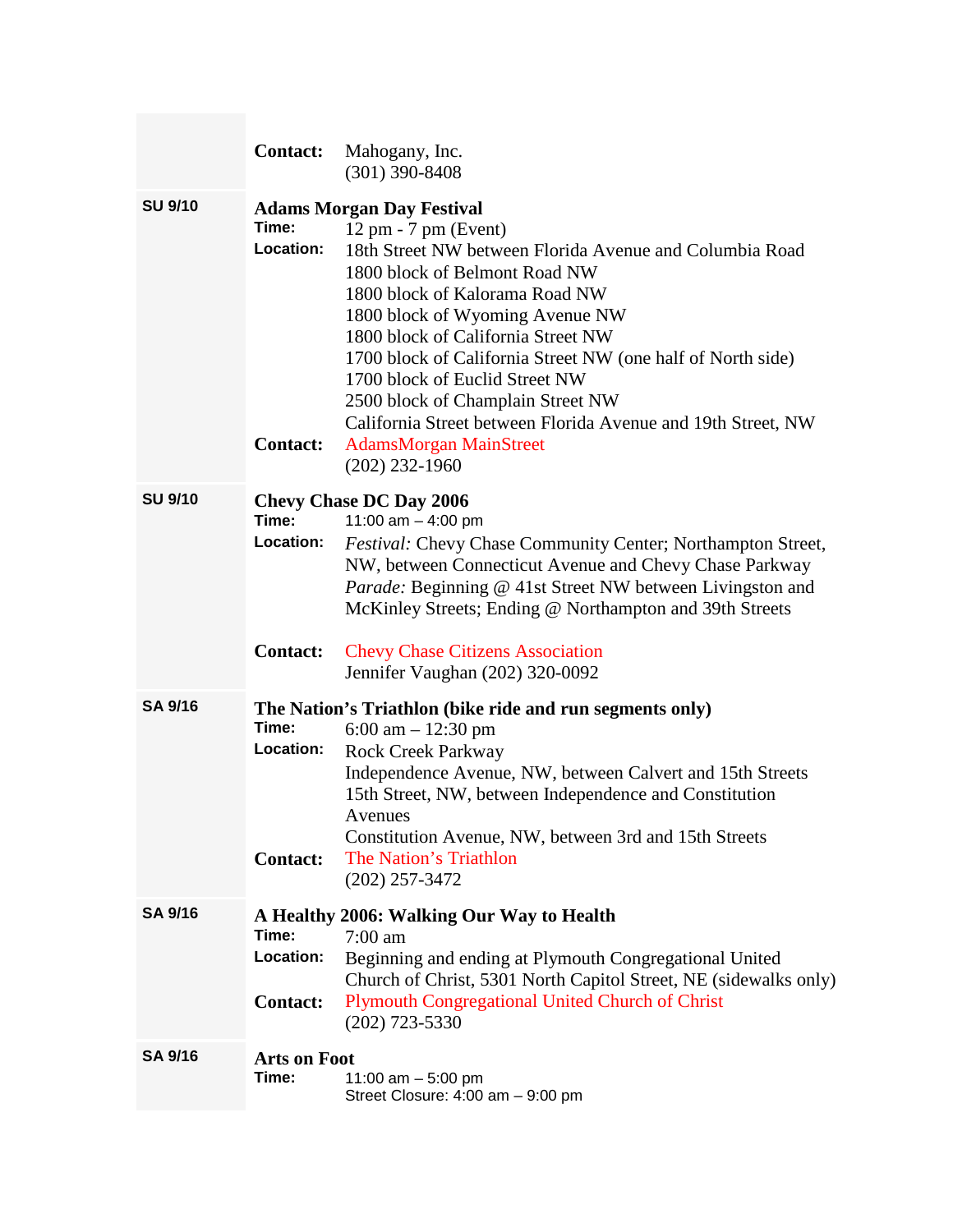|                 | Location:                             | F Street, NW, between 7th and 9th Streets<br>8th Street, NW, between E and F Streets                                                                                                                                                                                                                                        |
|-----------------|---------------------------------------|-----------------------------------------------------------------------------------------------------------------------------------------------------------------------------------------------------------------------------------------------------------------------------------------------------------------------------|
|                 | <b>Contact:</b>                       | Pennsylvania Avenue Quarter Neighborhood Association<br>$(202)$ 482-7271                                                                                                                                                                                                                                                    |
| <b>SU 9/17</b>  | Time:<br>Location:<br><b>Contact:</b> | First Seventh Day Adventist Church "People for Jesus Festival"<br>$1:00 \text{ pm} - 7:00 \text{ pm}$<br>Shepherd Street, NW, between Georgia Avenue and 8th Street<br>First Seventh Day Adventist Church<br>$(202)$ 829-2075                                                                                               |
| <b>SU 9/17</b>  | Time:<br>Location:<br><b>Contact:</b> | <b>First Seventh Day Adventist Church "People for Jesus Parade"</b><br>$1:00 \text{ pm}$<br>Beginning at Georgia Avenue and Irving Street, NW; ending at<br>8th and Shepherd Streets<br>First Seventh Day Adventist Church<br>$(202)$ 829-2075                                                                              |
| <b>SU 9/17</b>  | Time:<br>Location:                    | <b>Thomas Labrecque 5K</b><br>8:00 am<br>Beginning and ending on Pennsylvania Avenue NW<br>between 12th and 13th Streets<br>E Street NW between 13th and 14th Streets                                                                                                                                                       |
|                 | <b>Contact:</b>                       | <b>New York Road Runners</b><br>$(201)$ 423-2275                                                                                                                                                                                                                                                                            |
| <b>SU 9/17</b>  | Time:                                 | <b>National Black L.U.V. Festival</b><br>11:00 am $-8:00$ pm                                                                                                                                                                                                                                                                |
|                 | Location:                             | C Street, NW, between 3rd and 6th Streets                                                                                                                                                                                                                                                                                   |
|                 | <b>Contact:</b>                       | <b>Black L.U.V. Festival</b><br>$(202)$ 547-2459                                                                                                                                                                                                                                                                            |
| <b>WED 9/20</b> | Time:<br>Location:                    | 2006 American Cancer Society Relay for Life Celebration on the Hill<br>10:00 am (Opening Ceremonies)<br>Capitol Reflecting Pool Area<br>National Mall between 3rd and 7th Streets<br>3rd Street NW between Pennsylvania and Independence Avenues<br>4th Street NW between Madison and Jefferson Drives (curb lanes<br>only) |
|                 | <b>Contact:</b>                       | <b>American Cancer Society</b><br>$(404)$ 320-3333                                                                                                                                                                                                                                                                          |
| <b>SA 9/23</b>  | <b>Walk for Literacy</b><br>Time:     | $9:00$ am                                                                                                                                                                                                                                                                                                                   |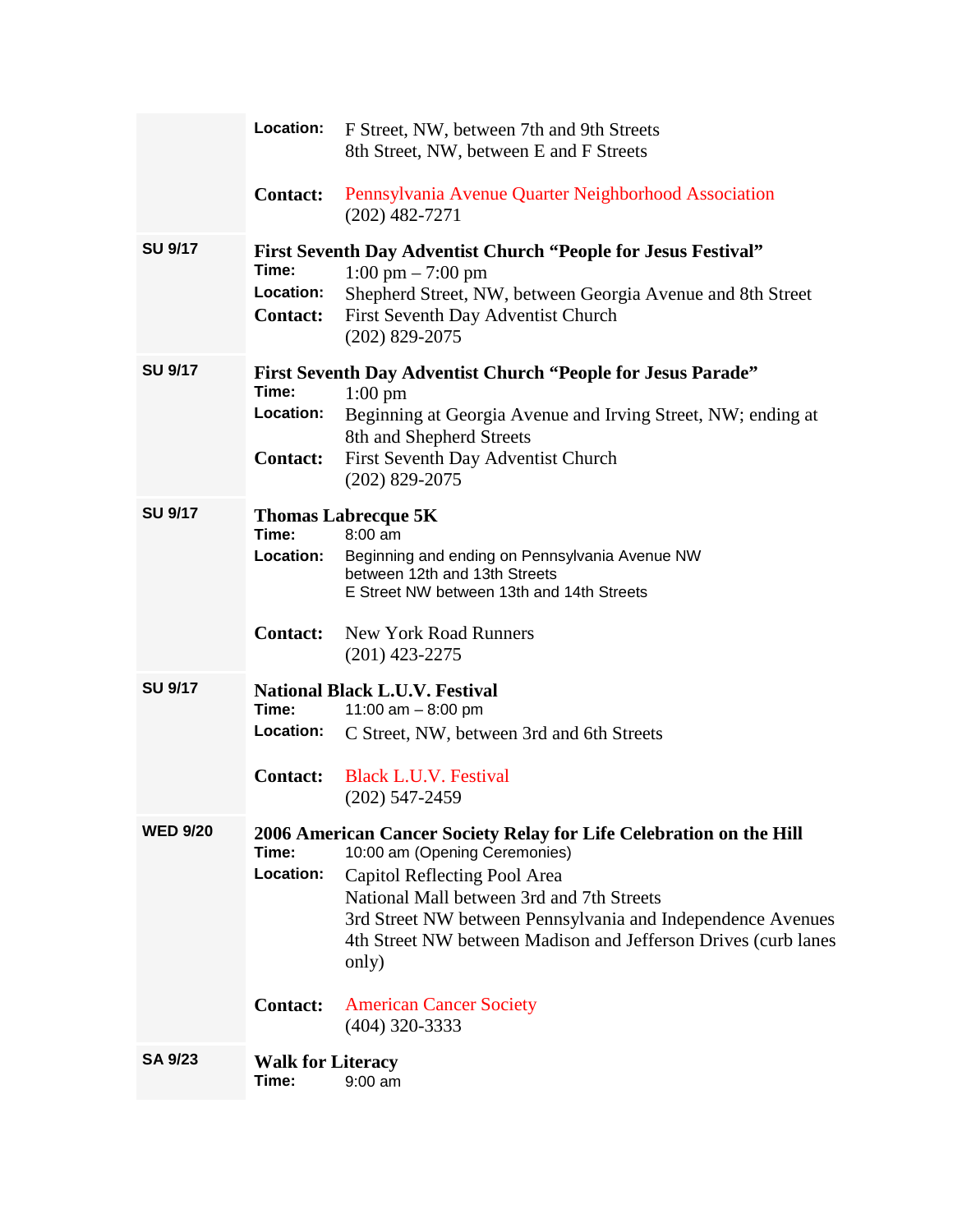|                | Location:                                                          | Beginning and ending at Tech World Plaza, 9th and K Streets,<br><b>NW</b>                                                     |
|----------------|--------------------------------------------------------------------|-------------------------------------------------------------------------------------------------------------------------------|
|                | <b>Contact:</b>                                                    | <b>UDC-State Education Agency</b><br>$(202)$ 274-6649                                                                         |
| <b>SA 9/23</b> | <b>Festival on H 2006</b><br>Time:<br>Location:<br><b>Contact:</b> | 12:00 pm $-7:00$ pm<br>H Street NE between 12th and 14th Streets<br><b>H</b> Street Merchants Association<br>$(202)$ 256-5335 |
| <b>SU 9/24</b> | <b>Festa Italiana</b><br>Time:<br>Location:                        | 11:30 am $-$ 5:30 pm<br>F Street NW between 3rd and 4th Streets; 3rd Street NW between<br>395 Ramp & G Streets                |
|                | <b>Contact:</b>                                                    | <b>Festa Italiana WDC</b><br>$(202)$ 368-7379                                                                                 |
| <b>SA 9/30</b> | Time:<br>Location:                                                 | <b>AAFP 5K Run/Walk</b><br>$6:30$ am<br>Beginning and ending at Renaissance Hotel Courtyard (8th and I<br>Streets, NW)        |
|                | <b>Contact:</b>                                                    | TRACS, Inc.<br>$(617)$ 965-6811                                                                                               |

### **October 2006**

| <b>SU 10/01</b> | Fiesta DC 2006  |                                                                                                                                                                                                     |  |
|-----------------|-----------------|-----------------------------------------------------------------------------------------------------------------------------------------------------------------------------------------------------|--|
|                 | Time:           | 12:00 pm $-7:00$ pm                                                                                                                                                                                 |  |
|                 | Location:       | Mount Pleasant Street, NW, between Park Road and Irving<br><b>Street</b>                                                                                                                            |  |
|                 |                 | Lamont Street, NW, between Mount Pleasant and 17th Street<br>17th Street, NW, between Park Road and Kilbourne Place<br>Kilbourne Place, NW, between 17th Street and Mount Pleasant<br><b>Street</b> |  |
|                 |                 | Kenyon Street, NW, between 17th Street and Mount Pleasant<br><b>Street</b>                                                                                                                          |  |
|                 | <b>Contact:</b> | <b>Fiesta DC</b>                                                                                                                                                                                    |  |
|                 |                 | $(202)$ 232-4393                                                                                                                                                                                    |  |
| <b>SA 10/07</b> |                 | <b>Festival of the Building Arts</b>                                                                                                                                                                |  |
|                 | Time:           | 10:00 am $-5:00$ pm                                                                                                                                                                                 |  |
|                 |                 | <b>Location:</b> F Street NW between 4th and 5th Streets                                                                                                                                            |  |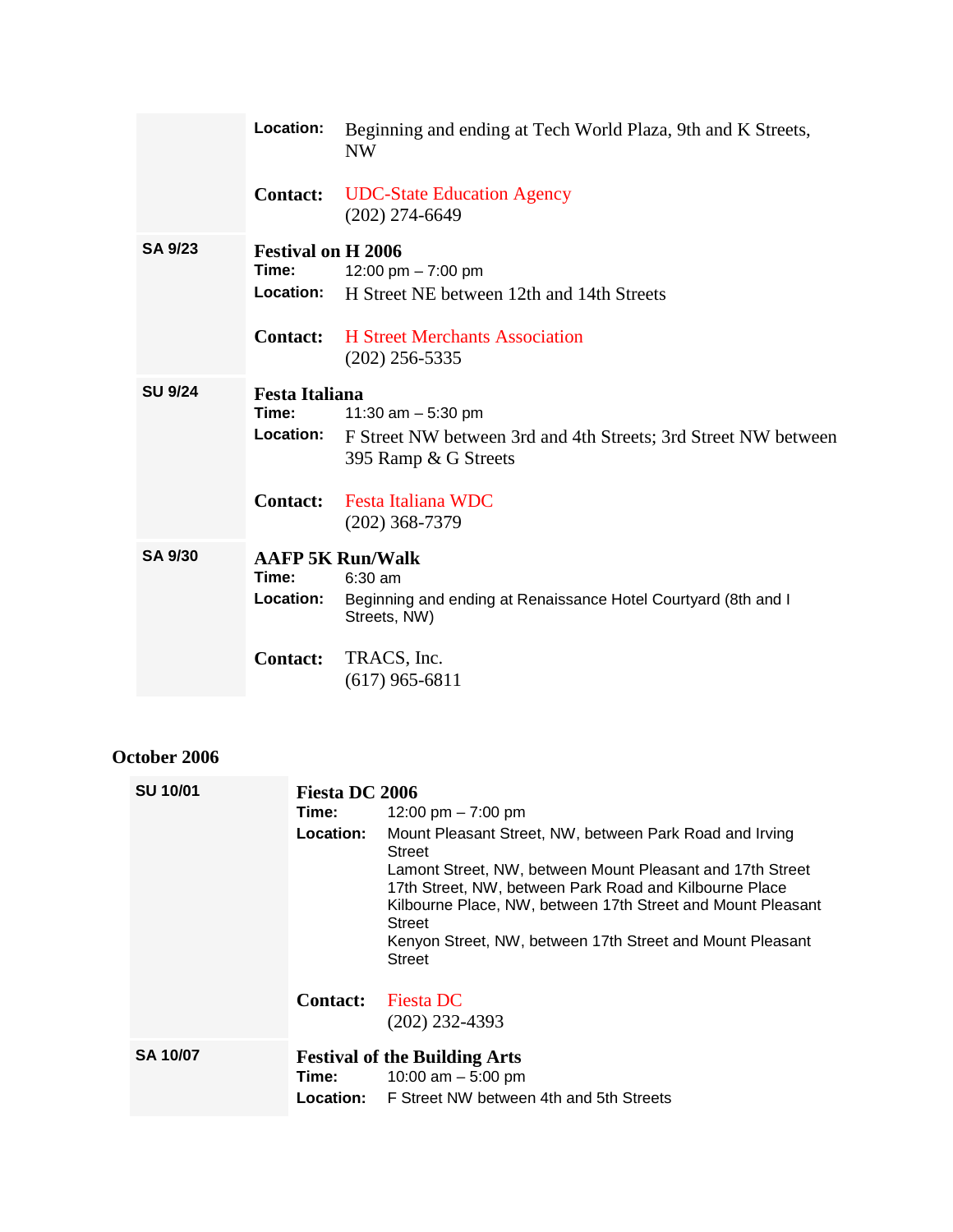|                 |                                                                | <b>Contact:</b> National Building Museum<br>$(202)$ 272-2448                                                                                                                                                                                                      |
|-----------------|----------------------------------------------------------------|-------------------------------------------------------------------------------------------------------------------------------------------------------------------------------------------------------------------------------------------------------------------|
| <b>SA 10/07</b> | Time:<br>Location:                                             | 10th Annual Brookland Day Festival and Parade<br>Festival: 12:00 am. - 5:00 pm<br>Parade: 11:00 - 12:00 pm<br>Festival:12th Street NE between Monroe and Otis<br>Parade: Beginning @ 12th and Franklin Streets NE; Ending @<br>12th Street and Michigan Avenue NE |
|                 | <b>Contact:</b>                                                | <b>Brookland Community Development Corp.</b><br>$(202)$ 529-8400                                                                                                                                                                                                  |
| <b>SA 10/07</b> | Time:<br>Location:<br><b>Contact:</b>                          | 20th Annual AIDS Walk Washington<br>$9:00$ am<br>Beginning and ending on Pennsylvania Avenue, NW,<br>between 13th and 14th Streets; Freedom Plaza<br><b>AIDS Walk Washington</b><br>$(202)$ 797-4458                                                              |
| <b>SA 10/07</b> | Time:<br>Location:<br><b>Contact:</b>                          | South Washington/West of the River Community Health Fair<br>11:00 am $-$ 4:00 pm<br>King Greenleaf Recreation Center/N Street/1st Street/Canal<br>Street/Delaware Avenue, SW<br>South Washington/West of the River Collaborative<br>$(202)$ 488-SWWR              |
| <b>SA 10/7</b>  | Time:<br><b>Contact:</b>                                       | <b>Washington Capitals Opening Night F Street Festival</b><br>4:30 p.m. $-7:00$ p.m.<br><b>Location:</b> F Street NW between 6th and 7th Streets<br>Dan LeVine<br>$(301)$ 814-0978                                                                                |
| <b>SU 10/08</b> | <b>Army Ten Miler</b><br>Time:<br>Location:<br><b>Contact:</b> | $8:00$ am<br>Beginning on Route 27 in Arlington, VA; entering DC via<br>Memorial Bridge; exiting DC via 14th Street Bridge; ending at<br>Pentagon South Parking Lot<br><b>Army Ten Miler</b><br>$(202)$ 685-3361                                                  |
| <b>SU 10/08</b> | Time:<br>Location:                                             | <b>2006 Turkish Festival</b><br>10:00 a.m. $-6:00$ p.m.<br>Pennsylvania Avenue NW between 12th and 14th Streets                                                                                                                                                   |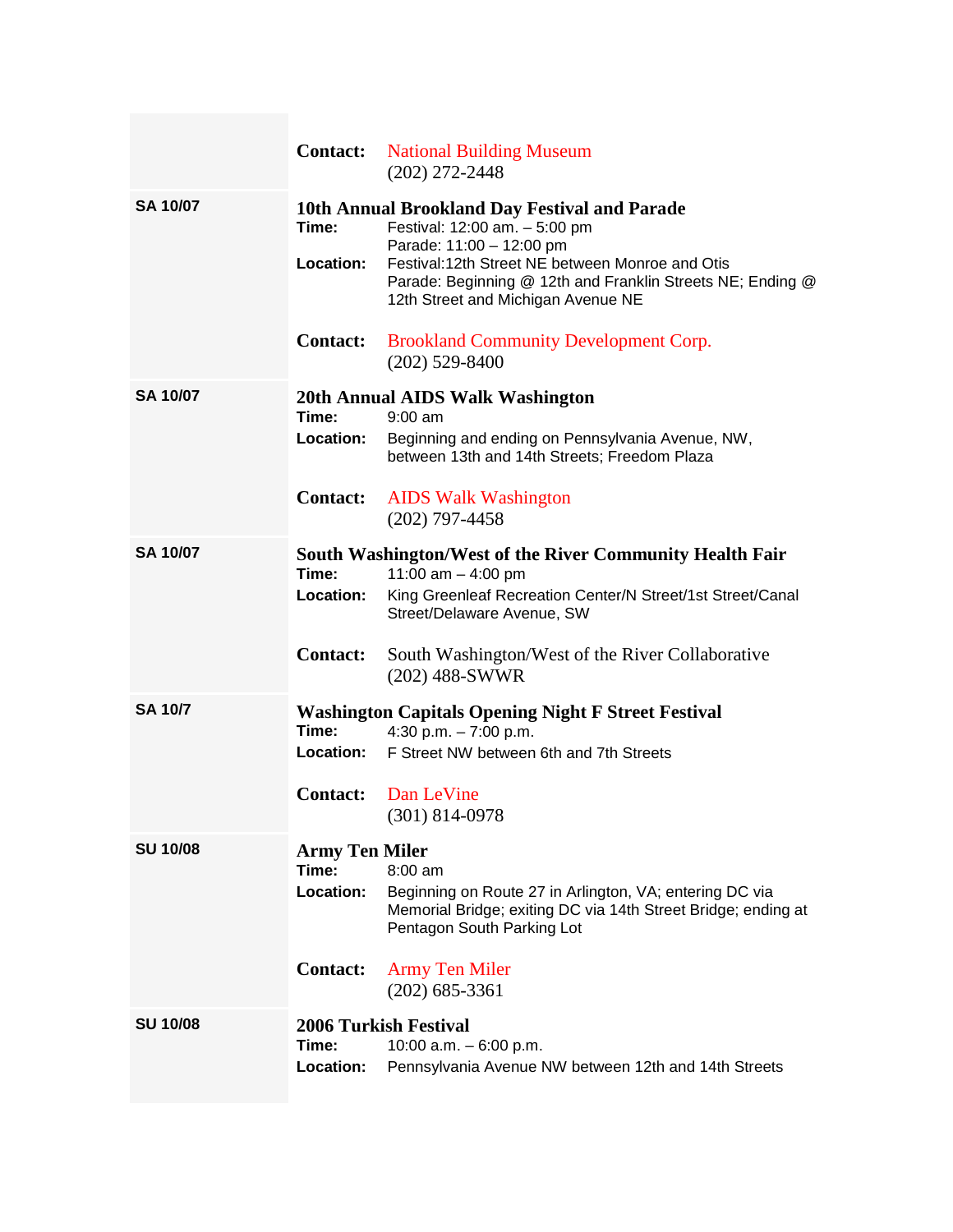|                     | <b>Contact:</b>    | <b>American Turkish Association</b><br>1-888-282-3236                                                                                                                             |
|---------------------|--------------------|-----------------------------------------------------------------------------------------------------------------------------------------------------------------------------------|
| <b>SU 10/08</b>     | Time:              | <b>American Kidney Fund "Steps that Count"</b><br>$7:30$ am                                                                                                                       |
|                     | Location:          | Beginning @ Tony & Joe's on the Georgetown Waterfront, 3000<br>K Street, NW (sidewalks only)                                                                                      |
|                     | <b>Contact:</b>    | <b>American Kidney Fund</b><br>1-(800) 638-8299                                                                                                                                   |
| <b>SA 10/14</b>     | Time:              | <b>Taste of Georgetown Festival</b><br>11:00 am $-$ 4:00 pm                                                                                                                       |
|                     | Location:          | Wisconsin Avenue, NW, between South Street and Blues Alley;<br>Grace Episcopal Church, 1041 Wisconsin Avenue, NW                                                                  |
|                     | <b>Contact:</b>    | Georgetown BID<br>$(202)$ 298-9222                                                                                                                                                |
| <b>SA 10/14</b>     |                    | <b>Light the Night Walk</b>                                                                                                                                                       |
|                     | Time:<br>Location: | $7:00$ pm<br>Beginning and ending at Freedom Plaza                                                                                                                                |
|                     |                    |                                                                                                                                                                                   |
|                     | <b>Contact:</b>    | Light the Night Walk<br>$(703)$ 960-1100                                                                                                                                          |
| <b>SA 10/14</b>     |                    | <b>Howard University Homecoming Parade</b>                                                                                                                                        |
|                     | Time:              | 10:00 a.m.                                                                                                                                                                        |
|                     | Location:          | Beginning at 6th & Fairmont Sts NW;<br>Ending at 4th Street & McMillan Drive NW                                                                                                   |
|                     | <b>Contact:</b>    | <b>Howard University</b><br>$(202)$ 806-1012                                                                                                                                      |
| <b>SA 10/21</b>     |                    | <b>American Classic 5K: Race for Humanity</b>                                                                                                                                     |
|                     | Time:<br>Location: | 8:00 a.m. – 10:30 a.m.<br>Beginning and ending @ American University,                                                                                                             |
|                     |                    | 4400 Massachusetts Avenue NW                                                                                                                                                      |
|                     | <b>Contact:</b>    | <b>American University Student Confederation</b><br>$(202)$ 885-6428                                                                                                              |
| SA 10/21 - SU 10/22 | Time:              | <b>ROA-US Freedom Walk Festival (sidewalks only)</b><br>$8:00$ a.m. $-5:00$ p.m. (each day)                                                                                       |
|                     | Location:          | -Saturday(DC segment): Beginning @ Pennsylvania Avenue and<br>6th Street NW; Ending @ C&O Canal<br>-Sunday(DC segment): Beginning on M Street @ Key Bridge;<br>Ending @ C&O Canal |
|                     | <b>Contact:</b>    | US Freedom Walk Festival Club                                                                                                                                                     |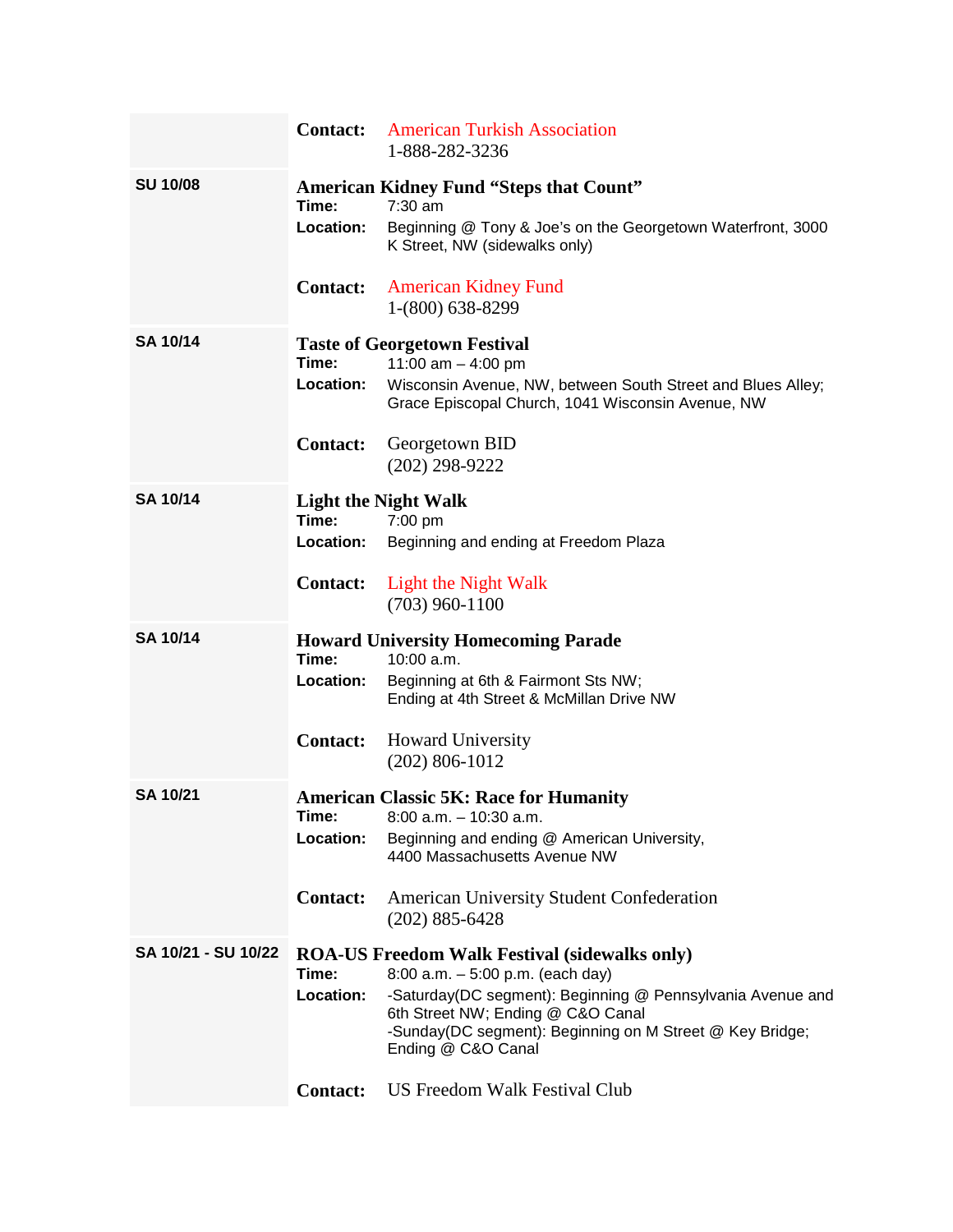|                     |                                              | $(703)$ 583-5006                                                                                                                                                                                                                                                                                       |
|---------------------|----------------------------------------------|--------------------------------------------------------------------------------------------------------------------------------------------------------------------------------------------------------------------------------------------------------------------------------------------------------|
| <b>SU 10/22</b>     | Time:<br><b>Location:</b>                    | <b>Bloomingdale's BBQ Bash</b><br>12:00 Noon $-5:00$ p.m.<br>First Street NW between Rhode Island Avenue and S Streets                                                                                                                                                                                 |
|                     | <b>Contact:</b>                              | <b>Bloomingdale Civic Association</b><br>$(202)$ 986-8466                                                                                                                                                                                                                                              |
| SA 10/21 - MO 10/30 | Time:<br>Location:<br><b>Contact:</b>        | <b>Washington International Horse Show (Staging Purposes Only)</b><br>11:30 p.m. Sat., 10/21/06<br>6:30 a.m., Mon., 10/30/06<br>F Street NW between 6th and 7th Streets<br>F Street NW between 7th and 8th Streets<br>6th Street NW between F and G Streets<br>F Street NW between 5th and 6th Streets |
|                     |                                              | <b>Washington International Horse Show</b><br>$(301)$ 987-9400                                                                                                                                                                                                                                         |
| <b>TU 10/24</b>     | Time:<br>Location:<br><b>Contact:</b>        | 20th Annual High Heel Race<br>7:00 pm<br>Beginning and ending on 17th Street NW<br>between P and R Streets<br>JR's Bar and Grill<br>$(202)$ 494-0242                                                                                                                                                   |
| <b>SA 10/28</b>     | Time:<br><b>Location:</b><br><b>Contact:</b> | <b>Church of the Pilgrims Dupont Fall Arts Festival</b><br>$9:00$ am $-5:00$ pm<br>22nd Street, NW, between Q and P Streets<br>Church of the Pilgrims<br>$(202)$ 387-6612                                                                                                                              |
| <b>SA 10/28</b>     | Time:<br>Location:<br><b>Contact:</b>        | <b>Marine Corps Marathon 2006 Healthy Kids Fun Run</b><br>8:00a.m.<br>Beginning and ending on East Capitol Street SE<br>between 19th and 22nd Streets<br><b>Marine Corps Marathon</b><br>$(703) 784 - 2225$                                                                                            |
| <b>SA 10/29</b>     | Time:<br>Location:<br><b>Contact:</b>        | <b>31st Marine Corps Marathon</b><br>8:15 a.m.<br>Entering DC via Key Bridge; Exiting DC<br>via 14th Street Bridge (HOV lanes)<br><b>Marine Corps Marathon</b>                                                                                                                                         |
|                     |                                              | $(703) 784 - 2225$                                                                                                                                                                                                                                                                                     |